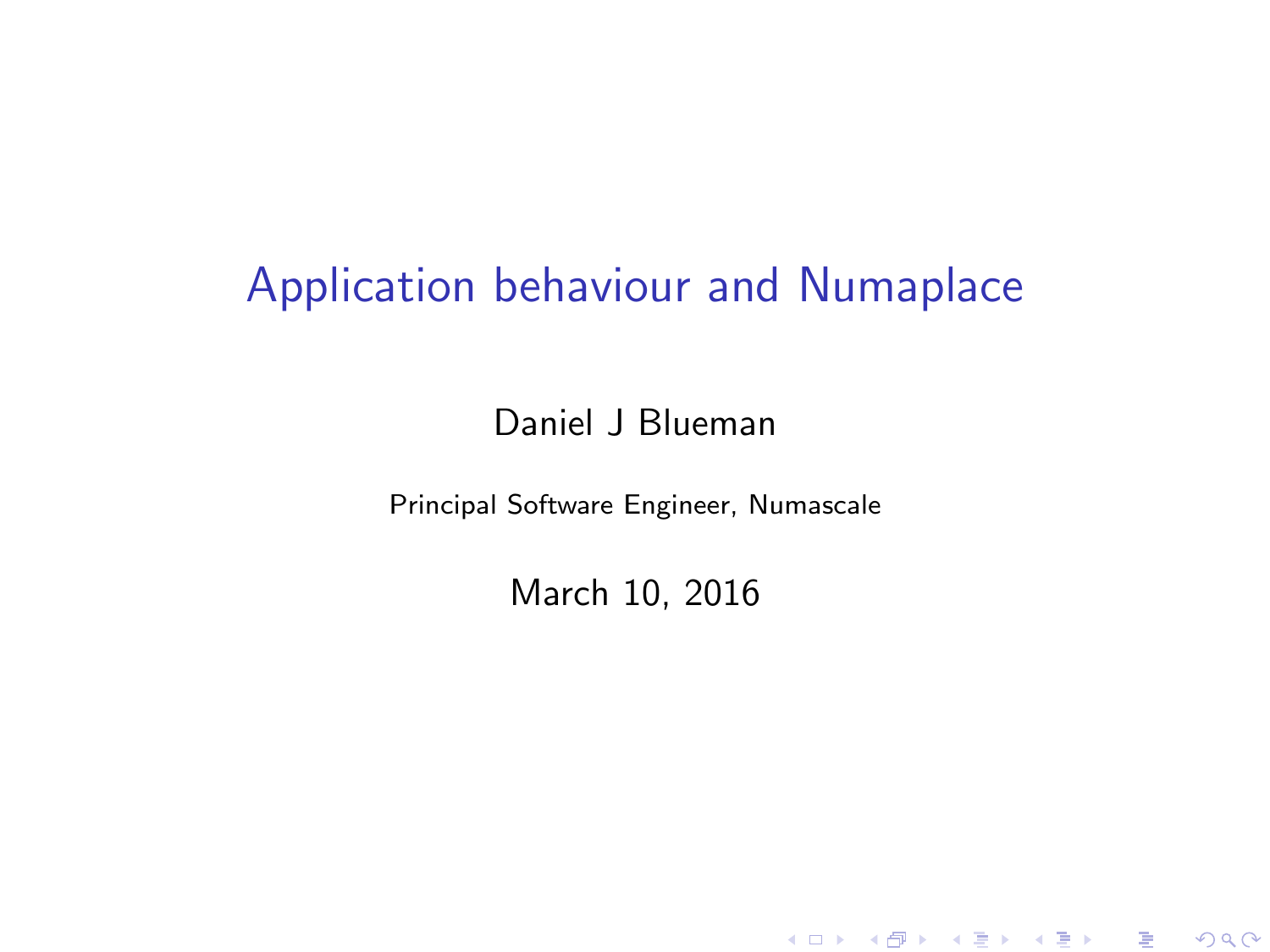### Introduction

- $\blacktriangleright$  Exclusive goals
	- $\triangleright$  Want desktop-like flexibility and freedom on larger systems
	- $\blacktriangleright$  Want all the performance
- $\triangleright$  Large-SMP systems have much higher scheduling overhead
	- $\triangleright$  scheduling decision complexity is exponential with core count

**K ロ ▶ K @ ▶ K 할 X X 할 X → 할 X → 9 Q Q ^** 

- $\blacktriangleright$  takes away some\* performance
- $\triangleright$  \* Depends on how much sleeping on semaphores vs compute-bound the workload is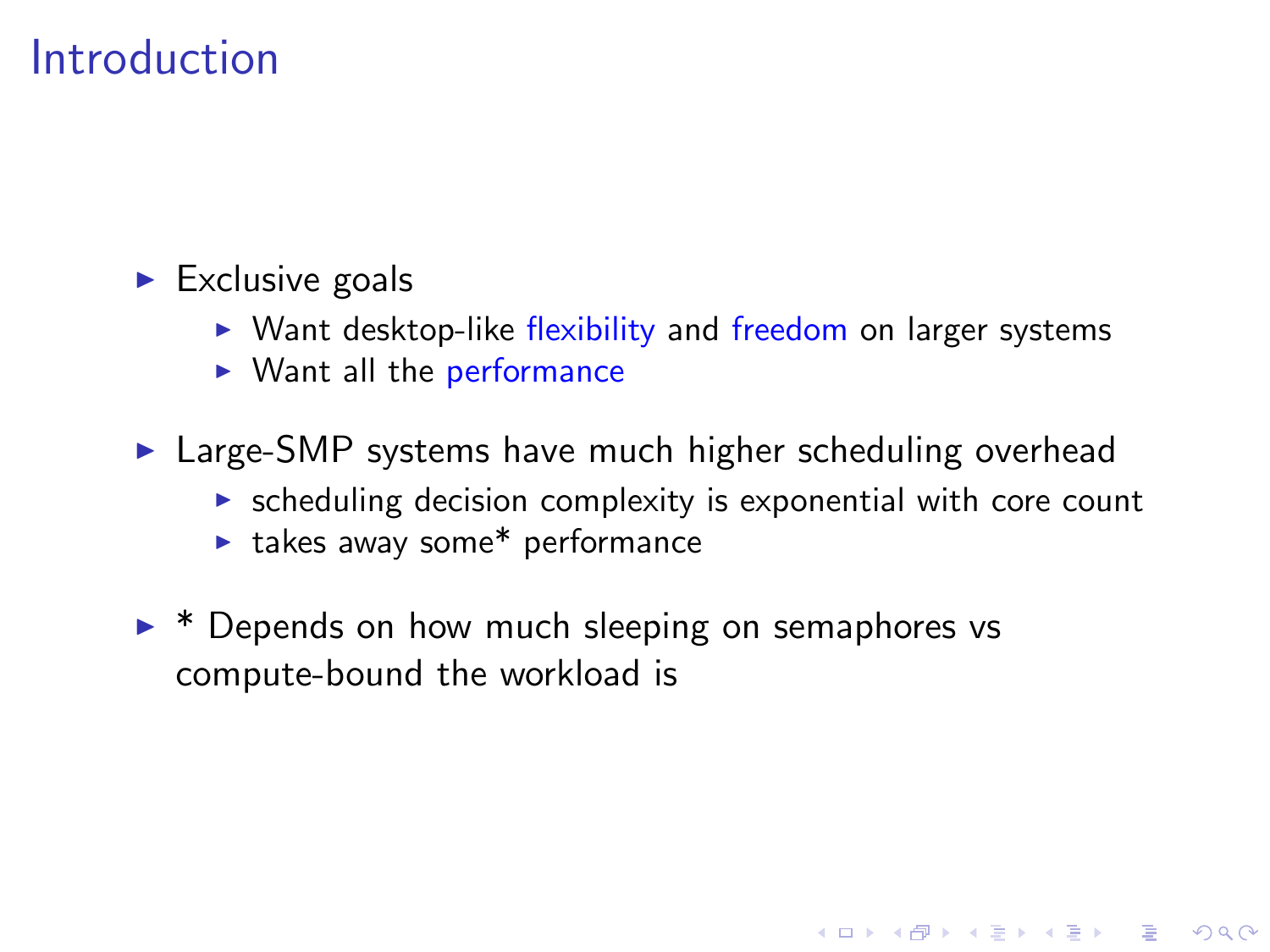## Existing approach

- $\blacktriangleright$  Manipulate environment
	- ► Look! Cores 64 to 191 are free
		- \$ export OMP\_NUM\_THREADS=128
		- \$ export OMP\_PLACES={64-191}
		- \$ export OMP\_PROC\_BIND=true
		- \$ ./benchmark
- $\blacktriangleright$  Caveats
	- $\triangleright$  Wait, it's running slow now
		- $\triangleright$  Someone else is running on those cores
	- $\triangleright$  How can I tell which cores are available?
		- $\triangleright$  No robust mechanism. Don't even think about htop...

**KORK ERKER ADE YOUR** 

- $\triangleright$  OMP PLACES what?
	- $\blacktriangleright$  Sorry, needs OpenMP 4.0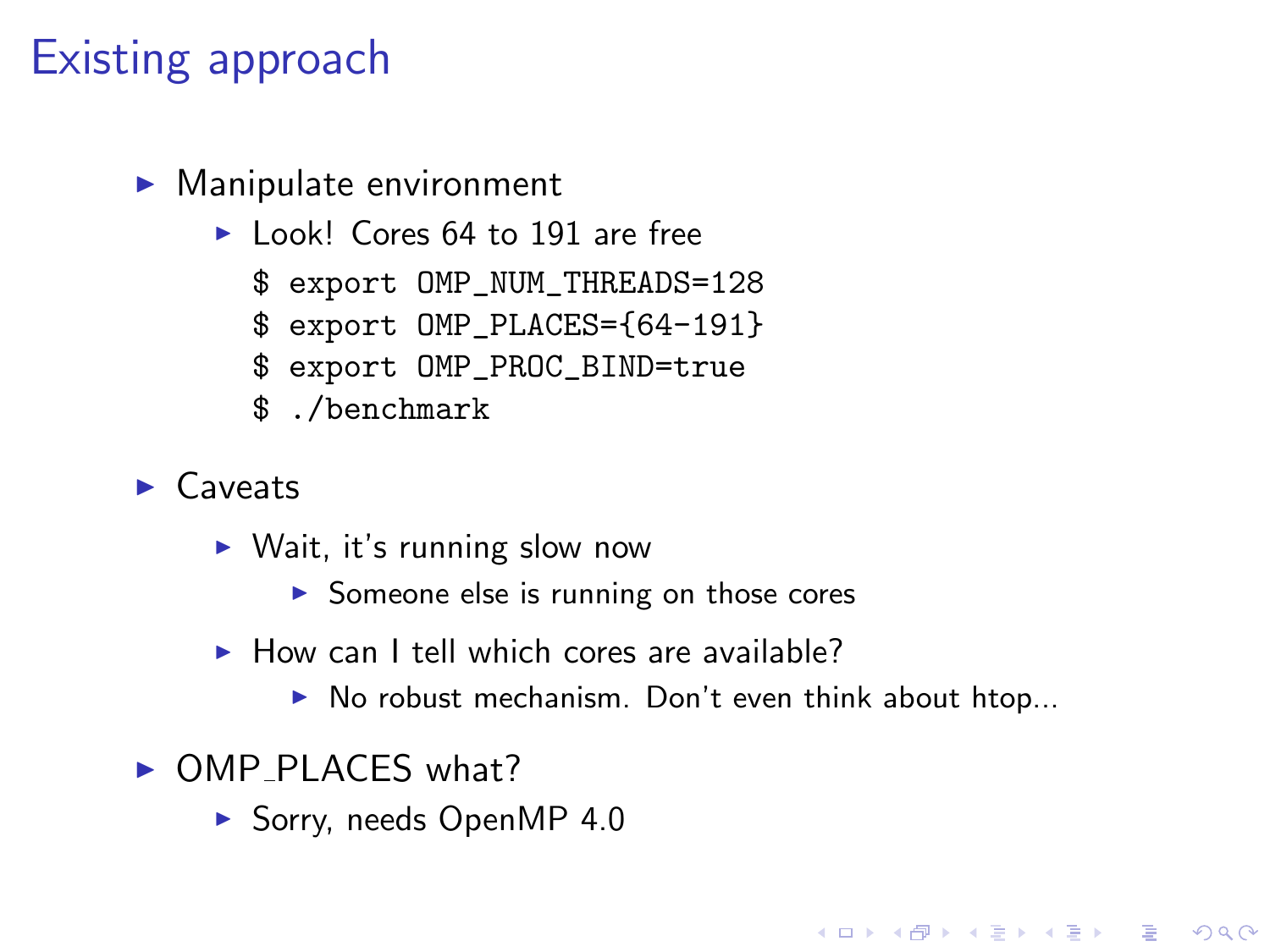# Making life easier

- $\blacktriangleright$  Abstracts guesswork of cores
	- $\blacktriangleright$  so you don't have to
- $\triangleright$  Gives desktop-like scheduling latency
- $\triangleright$  Transparent to OpenMP or pthreads application
- $\blacktriangleright$  Automatically isolates applications from each other
- $\triangleright$  Detects NUMA topology and optimises core placement
- $\blacktriangleright$  Published at:
	- $\triangleright$  <https://resources.numascale.com/numaplace/>
- $\blacktriangleright$  Source at:
	- [https://github.com/numascale/nc-utils/tree/master/](https://github.com/numascale/nc-utils/tree/master/os/numaplace) [os/numaplace](https://github.com/numascale/nc-utils/tree/master/os/numaplace)

**K ロ ▶ K @ ▶ K 할 X X 할 X → 할 X → 9 Q Q ^** 

 $\triangleright$  WIP to integrate into numactl package, so is OOB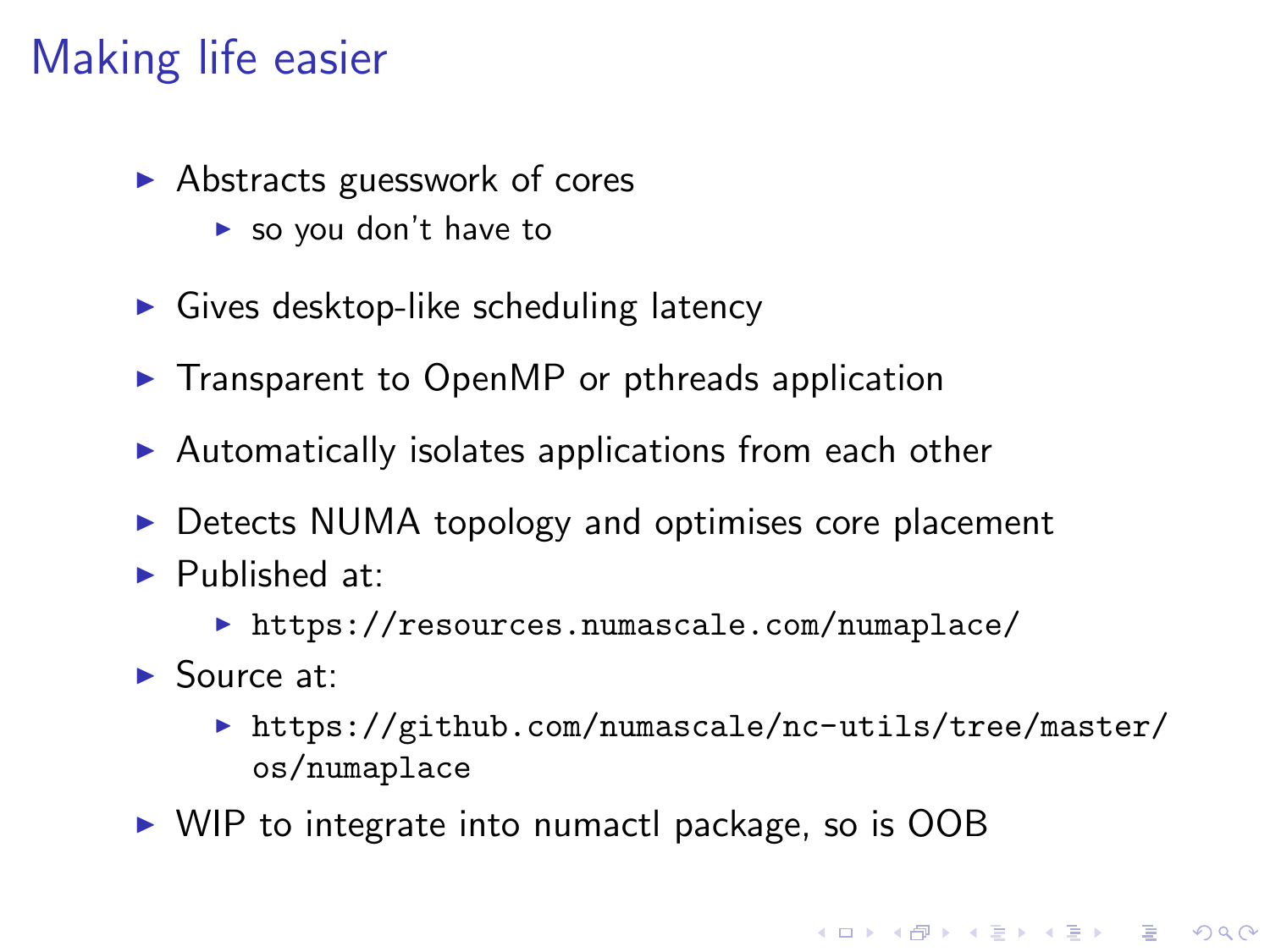### **Options**

usage: numaplace [-atvVdp] [-c <cores>] cmd [args ...]

- 
- 
- 
- 
- 
- -V, --version show version

-a, --no-allocator don't use NUMA aware memory -c, --cores set number of cores adverti -d, --debug show internal information -p, --parent don't pin parent task -t, --no-thp disable Transparent Huge Pages -v, --verbose show cores allocated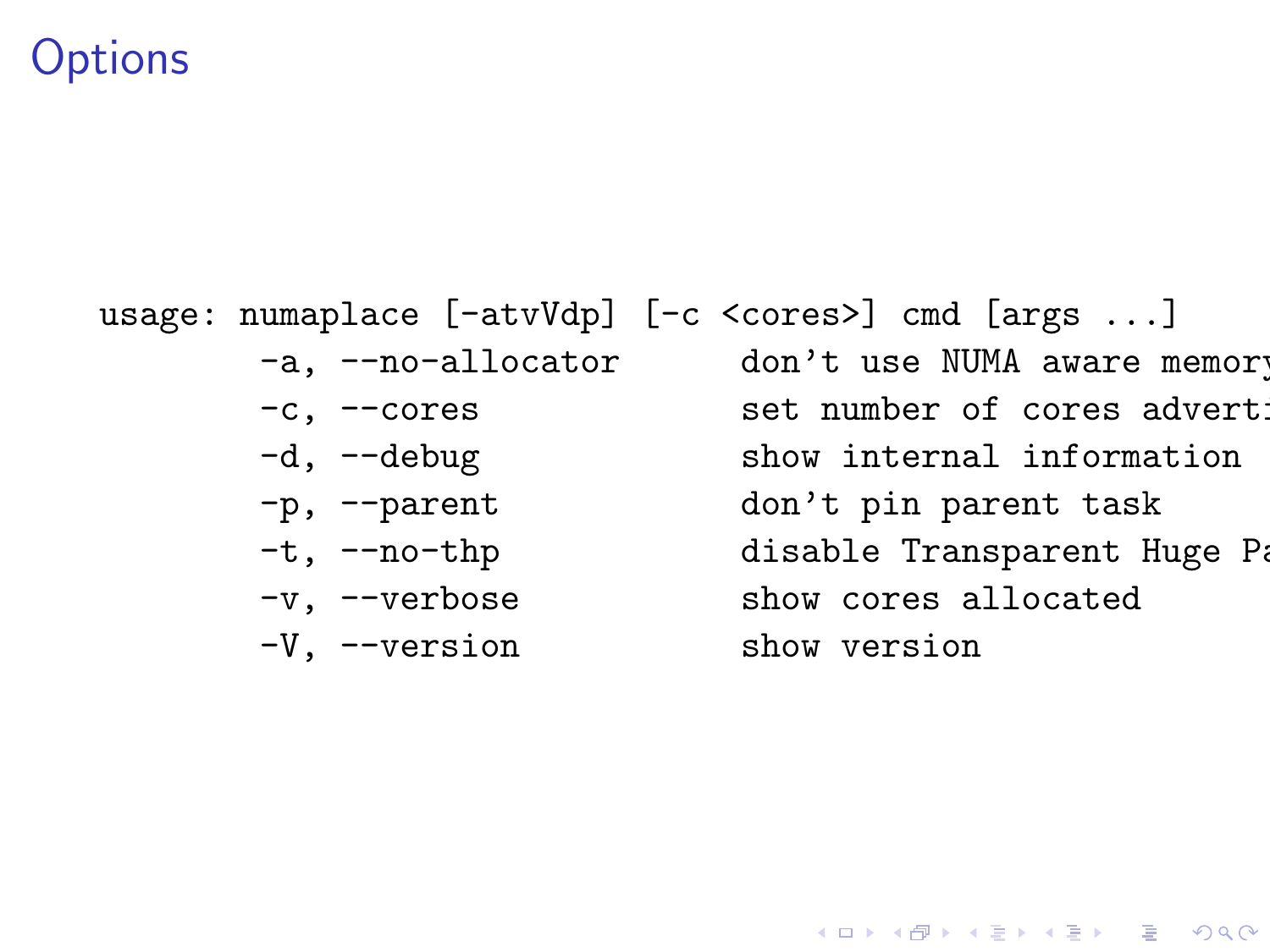## Example

```
$ numaplace --cores 64 ./cg.C.x
NAS Parallel Benchmarks (NPB3.3-OMP) - CG Benchmark
...
Number of available threads: 64
...
      75 0.90260466198027E-15 28.9736055928455
Benchmark completed
VERIFICATION SUCCESSFUL
...
Mop/s total = 903.41
```
K ロ ▶ K @ ▶ K 할 > K 할 > 1 할 > 1 이익어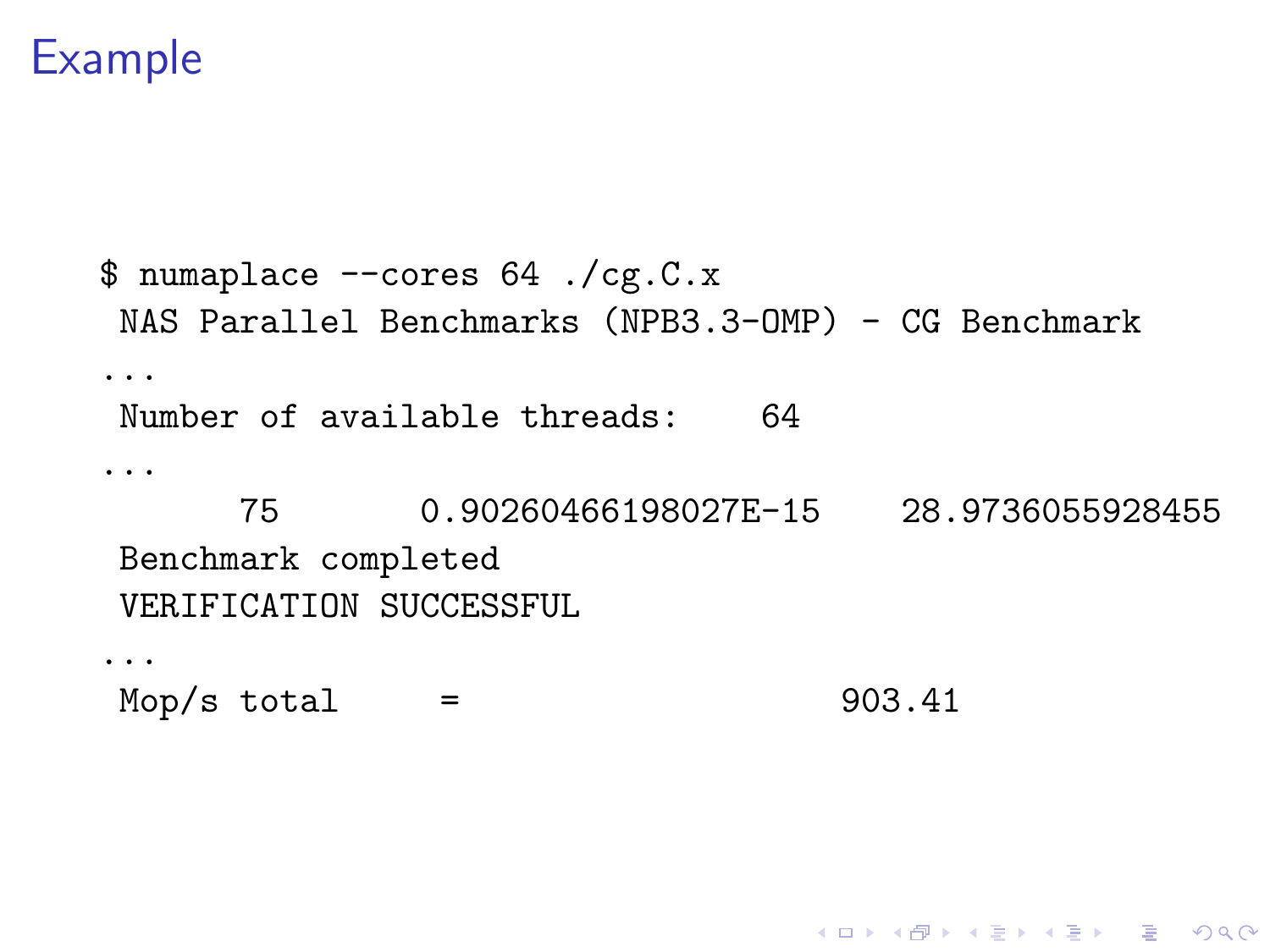#### **Improvements**

- ▶ Wait, but only 903 MFLOPS?
- $\triangleright$  Maybe the application doesn't interact well with transparent hugepages...

```
$ numaplace --cores 64 --no-thp ./cg.C.x
NAS Parallel Benchmarks (NPB3.3-OMP) - CG Benchmark
...
Number of available threads: 64
...
      75 0.90260466198027E-15 28.9736055928455
Benchmark completed
VERIFICATION SUCCESSFUL
...
Mop/s total = 3230.63
```
**KORK ERKER ADE YOUR** 

 $\triangleright$  3.2 GFLOPS... much better!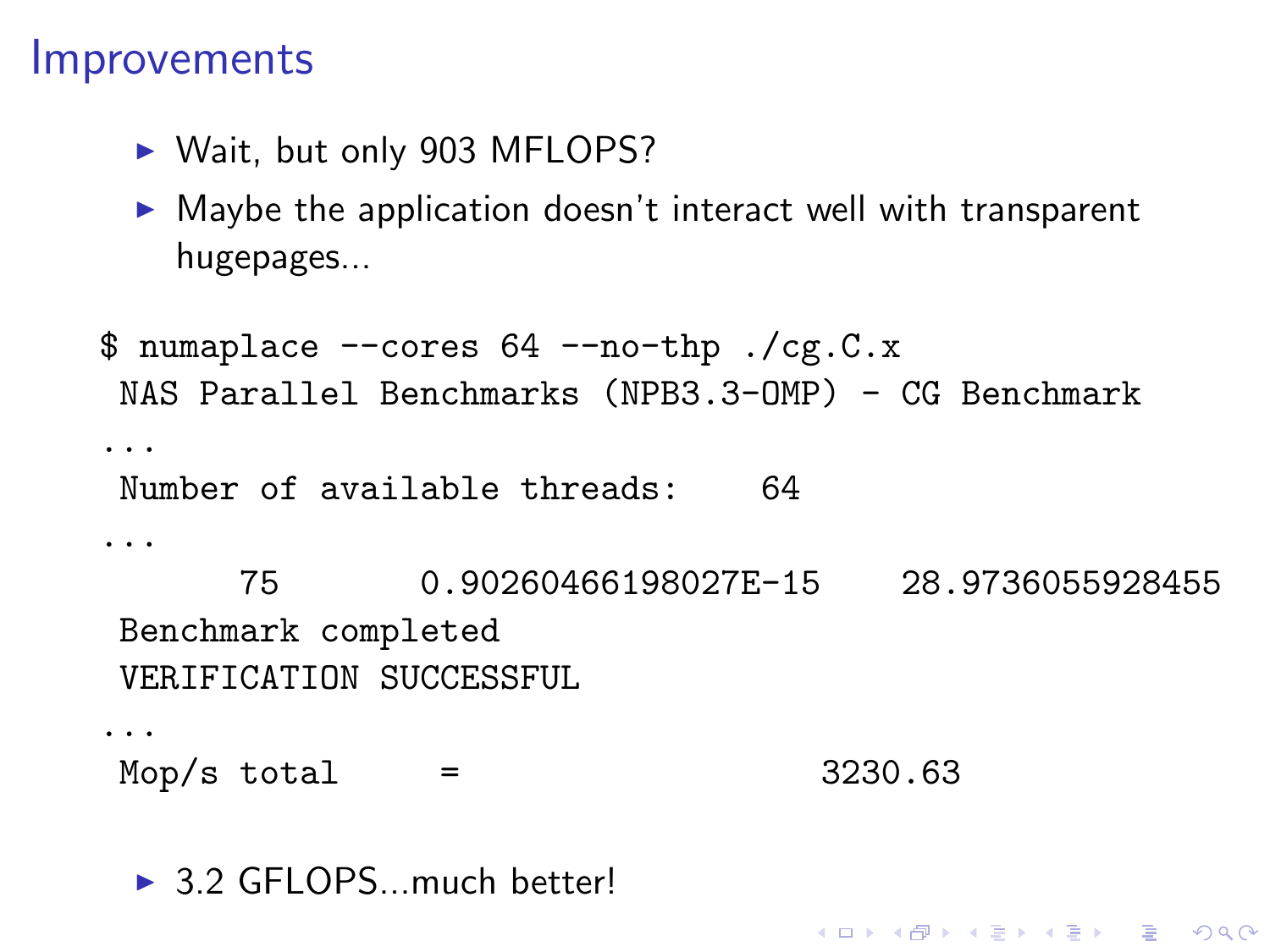## Roadmap

 $\blacktriangleright$  Stride allocation

- $\triangleright$  Prevents FPU sharing
- $\triangleright$  May give more per-thread memory bandwidth
- $\blacktriangleright$  Automatic core count
	- $\triangleright$  Will check how many cores aren't used
	- $\triangleright$  Configurable default limit
		- $\triangleright$  so multiple users can share a system effectively
- $\blacktriangleright$  Transparent-hugepage blacklist
	- $\triangleright$  Disables THP for applications which are known to behave poorly

**KORKA SERKER ORA**